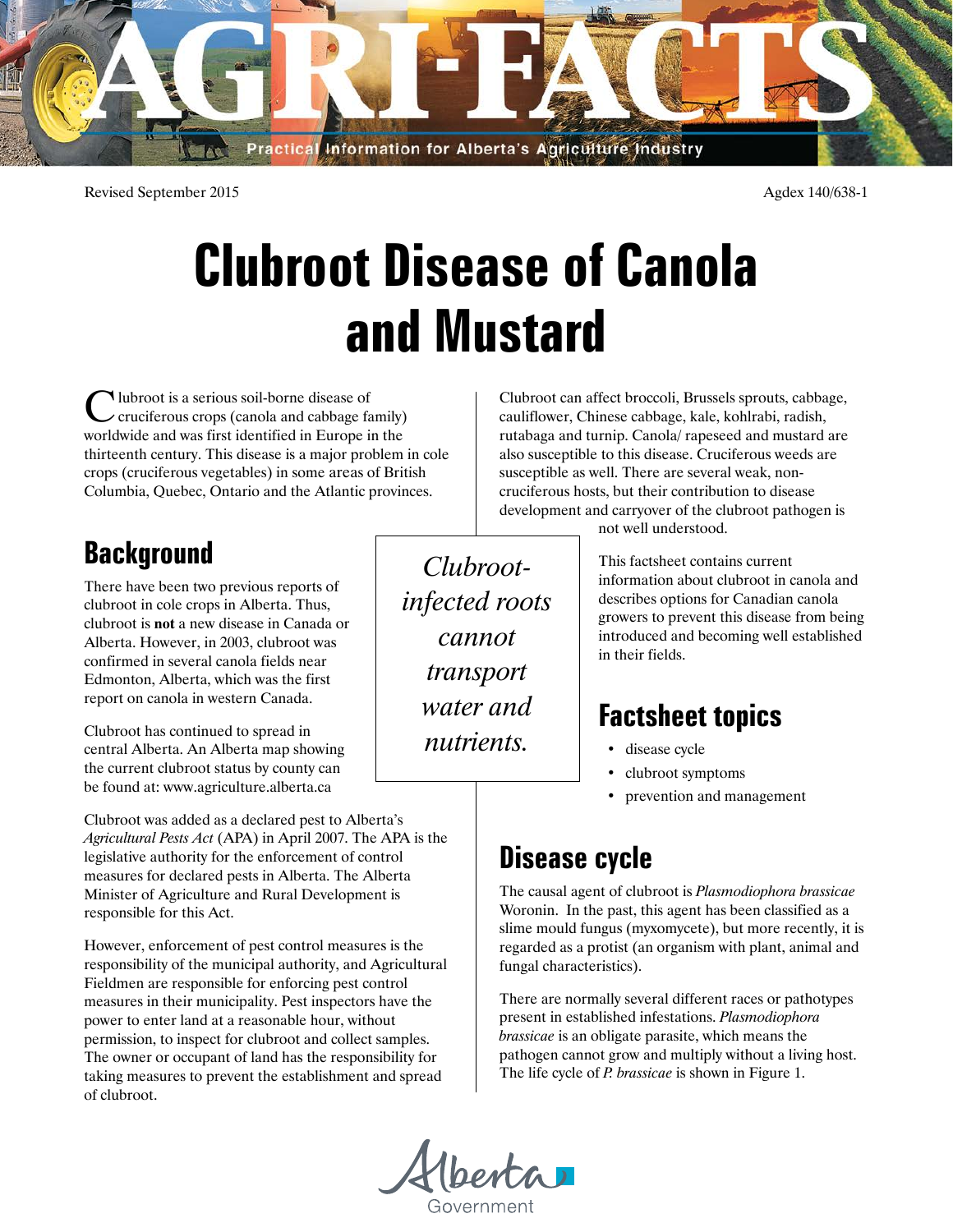

### *Figure 1. Life cycle of Plasmodiophora brassicae, the pathogen that causes clubroot. (Source: Ohio State University).*

Resting spores germinate in the spring, producing zoospores that swim very short distances in soil water to root hairs. These resting spores are extremely long lived, with a half-life of about 4 years, but they can survive in soil for up to 20 years. For example, Swedish research in clubroot-infested spring rapeseed fields found that 17 years were needed to reduce the infestation to non-detectable limits.

The longevity of the resting spores is a key factor contributing to the seriousness of the disease. Resting spore germination is stimulated by exudates from the roots of host plants.

After the initial infection through root hairs or wounds, the pathogen forms an amoeba-like cell. This unusual cell multiplies and then joins with others to form a plasmodium, which is a naked mass of protoplasm with many nuclei. The plasmodium eventually divides to form many secondary zoospores that are released into the soil.

These second-generation zoospores re-infect roots of the initial host or nearby plants and are able to invade the cortex (interior) of the root. Once in the cortex, the amoeba-like cells multiply or join with others to form a secondary plasmodium. As this plasmodium develops, plant hormones are altered, which causes the infected cortical cells to swell. Clusters of these enlarged cells form "clubs" or galls (see Figures 2, 3 and 4).



*Figure 2. Very severe clubroot on canola.* 



*Figure 3. Severe clubroot galls or "clubs" on canola root.*



*Figure 4. Moderately infected canola root.* 

Some amoeba-like cells are able to move up and down roots in vascular tissue. After the secondary plasmodia mature, they divide into many resting spores within the gall tissue. The galls are quickly decayed by soil microbes, leaving millions of resting spores in the soil.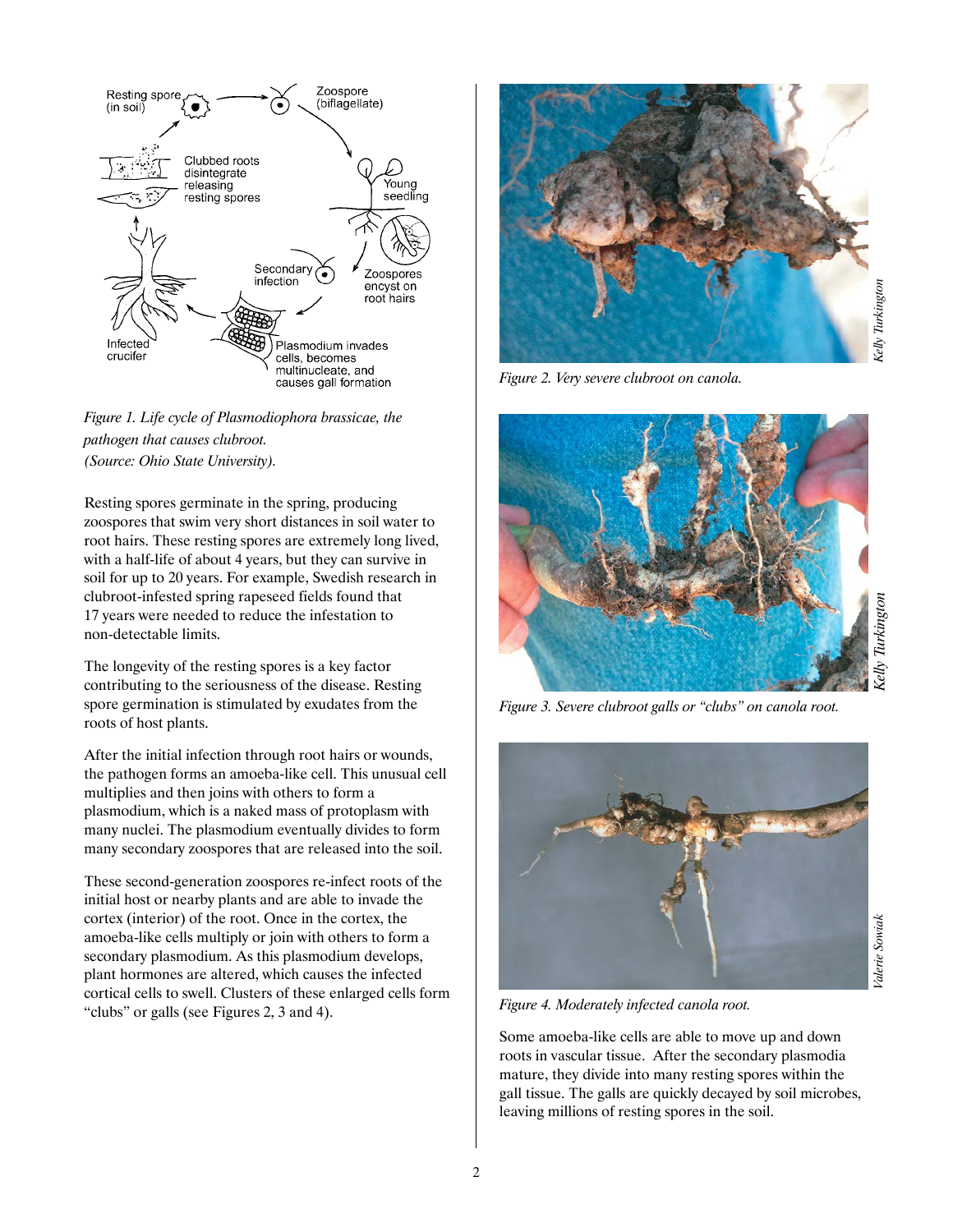Although there are no airborne spores released by this pathogen, the resting spores are capable of moving with infested soil transported by wind or water erosion and field machinery.

Warm soil (20-24°C), high soil moisture and acid soil (pH less than 6.5) are environmental factors that favour infection and severe disease development. Unfortunately, these conditions exist in a significant portion of the traditional canola growing areas of Alberta.

High soil moisture areas of the field typically have the most severe infestations. These wet areas are found in depressions, spots with higher clay content or with subsoil horizons that cause poor water infiltration (such as Gray Wooded or solonetzic soils).

# **Clubroot symptoms on canola and mustard**

Clubroot galls are a nutrient sink, so they tie up nutrients, and severely infected roots of canola cannot transport sufficient water and nutrients for aboveground plant parts. Symptoms will vary depending on the growth stage of the crop when infection occurs. Early infection at the seedling stage can result in **wilting, stunting and yellowing** of canola plants in the late rosette to early podding stage.

Such symptoms may be wrongly attributed to heat stress during periods with high temperatures or to other diseases such as blackleg or Fusarium wilt. In such cases, proper diagnosis includes digging up wilted plants to check for gall formation on roots.

Infection that occurs at later stages may not show plant wilting, stunting or yellowing. However, infected plants will **ripen prematurely**, and seeds will shrivel. Thus, yield and quality (oil content) are reduced.

Swedish researchers found that infestations nearing 100 per cent-affected plants caused about 50 per cent yield loss, while infestations of 10 to 20 per cent led to 5 to 10 per cent yield loss. This result is similar to sclerotinia stem rot infection in canola, where a general rule of thumb yield loss estimate is half of the percentage of infected stems. This is a reasonable comparison since both diseases restrict the flow of water and nutrients to developing seeds.

Patches of prematurely ripening canola due to clubroot infection (Figure 5) could be confused with other diseases such as sclerotinia, blackleg and Fusarium wilt. In such cases, proper diagnosis should include digging up affected plants to check for gall formation on roots. Swathing is an excellent opportunity to spot clubroot infestations.



*Figure 5. Patchy, premature ripening.*

If the suspected plants are not sampled until after swathing, root galls may have decayed already, and the typical whitish galls will no longer be present (see Figure 6). Instead, decayed root galls have a brown peaty appearance rather than the healthy white colour of unaffected root tissue, which should be a signal to carefully dig up more roots for closer inspection.



*Figure 6. Decayed clubroot galls and whitish stem appearance.*

Hybridization nodules on canola roots (see Figure 7), although rare, could be confused with clubroot galls, but they appear as small, round nodules located at root nodes. The interior texture of a clubroot gall is spongy or marbled while hybridization nodules are uniformly dense inside, like healthy roots. Furthermore, hybridization nodules will not decay rapidly and do not have a peaty appearance like clubroot galls do.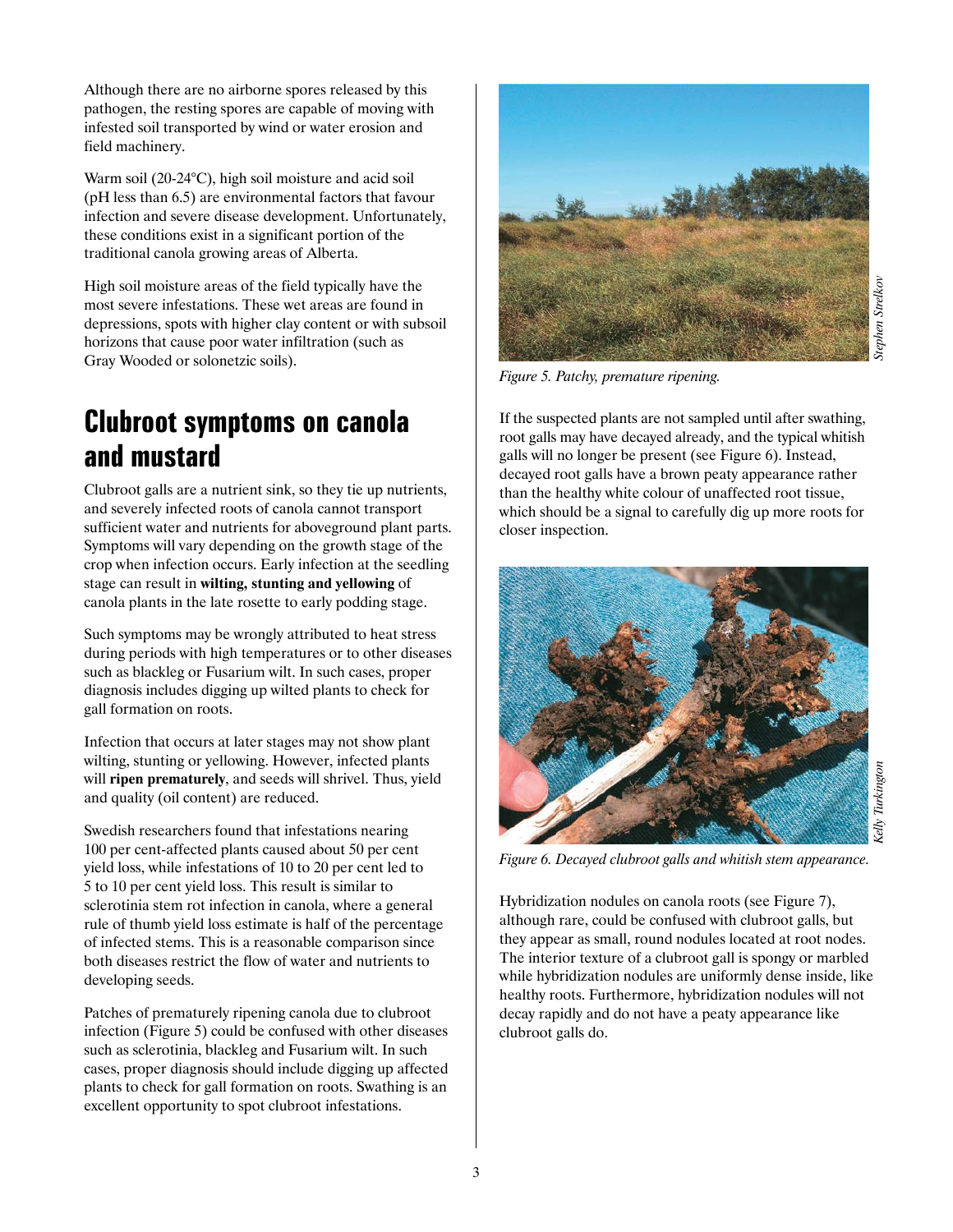

*Figure 7. Hybridization nodules on canola root.*

Phenoxy damage to canola may also induce galls on stem bases and roots (Figure 8). As with hybridization nodules, the phenoxy-induced galls will not decay rapidly like clubroot galls. Thickened, corky or split stem bases and curving stems are additional phenoxy symptoms that often occur in canola.



*Figure 8. Root galls on canola due to phenoxy injury.*

For confirmation of suspected canola clubroot galls, send samples to one of the commercial seed testing labs in the province.

# **Prevention and management of clubroot in canola and mustard**

Since clubroot infestations are still not widely distributed in Alberta, producers should take various precautionary measures to curb the spread of this disease outside the known infested areas.

### **Prevention**

Recommended preventative measures include the following:

- Use long rotations grow canola not more frequently than once every four years (i.e. three years out of canola). Although this practice will not prevent the introduction of clubroot to clean fields, it will restrict this and other canola disease development within the field and probably avert a severe infestation. This rotation recommendation is similar to Europe where clubroot is more established, and, thus, more experience has been gained in management of this disease (see the Scottish clubroot factsheet by S. Oxley, 2007, noted in the References section at the end of this factsheet).
- Planting clubroot-resistant varieties on fields without the disease can be useful when clubroot is present nearby. This strategy relies on the genetic resistance to greatly reduce disease development/establishment compared to susceptible varieties if clubroot is inadvertently introduced to the field.
- Practice good sanitation to restrict the movement of possibly contaminated material (this approach will help reduce the spread of other diseases, weeds and insects too). The resting spores are most likely to spread via contaminated soil and infected canola plant parts. Thus, **producers should follow the practice of cleaning soil and crop debris from field equipment before entering or leaving all fields.** The equipment cleaning procedure involves knocking or scraping off soil lumps and sweeping off loose soil.

For risk-averse producers, the following additional cleaning steps may provide some extra benefit but involve considerably more work and expense:

- After removal of soil lumps, wash off equipment with a power washer.
- Finish by misting equipment with weak disinfectant (1-2% household bleach solution or EcoClear or HyperOx). The use of a disinfectant without first removing soil is not recommended because soil deactivates most disinfectants. The disinfectant must remain wet for 20 to 30 minutes on the equipment.
- Use direct seeding and other soil conservation practices to reduce erosion. Resting spores move readily in soil transported by wind or water erosion and overland flow.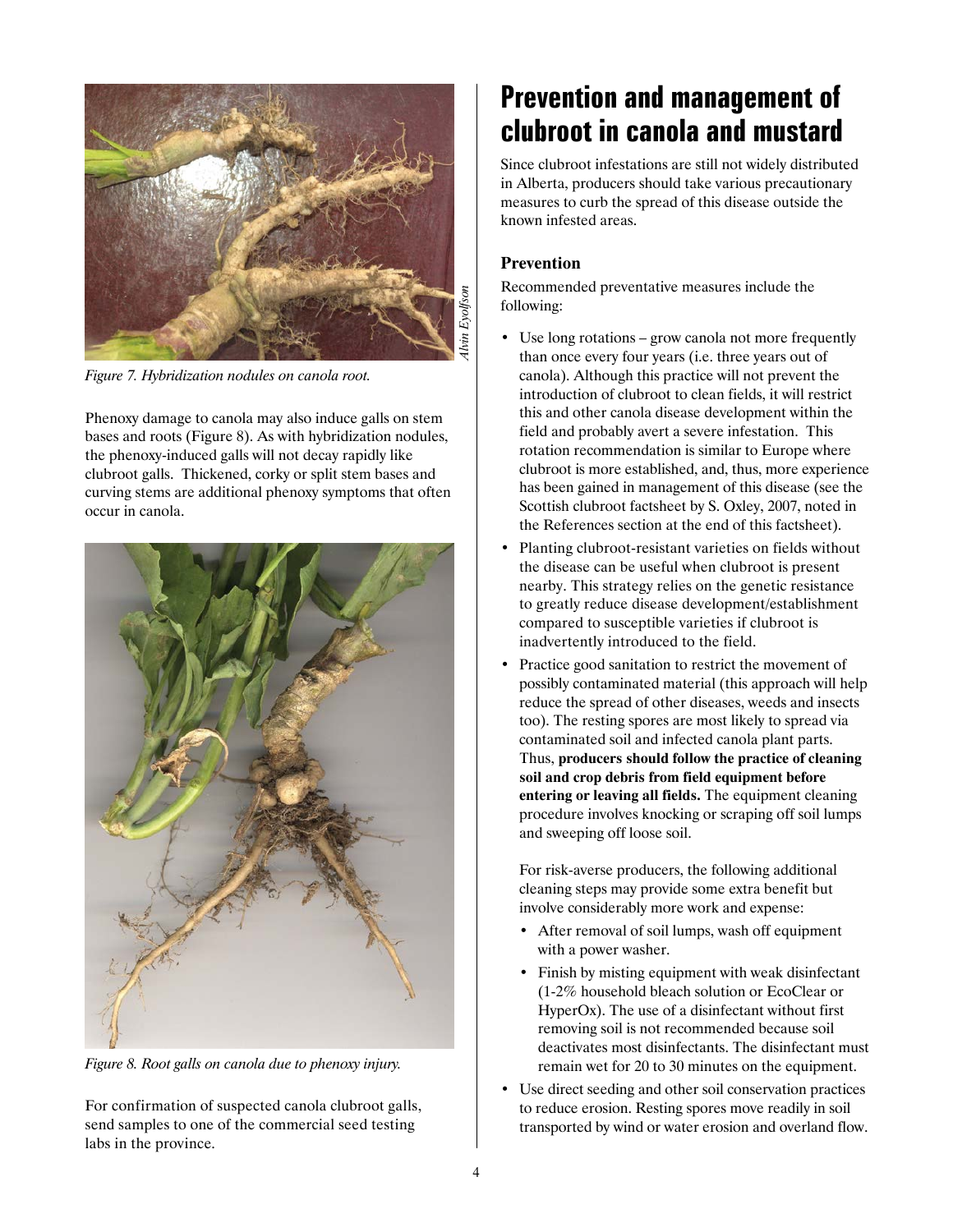- Scout canola fields regularly and carefully. Identify causes of wilting, stunting, yellowing and premature ripening – do not assume anything!
- Avoid the use of straw bales and manure from infested or suspicious areas. Clubroot spores are reported to survive through the digestive tracts of livestock.
- Avoid common untreated seed (including canola, cereals and pulses). Earth-tag on seed from infested fields could introduce resting spores to clean fields. Certain seed treatment fungicides may control spores on contaminated seed, but this observation needs further research to confirm.

**Note: the risk of spreading clubroot by contaminated seed or straw is much lower than by the transportation of soil and plant debris on contaminated field equipment**.

### **Management**

### **Managing clubroot after establishment in a canola field is difficult and long term.**

There are clubroot-resistant Canadian canola varieties available now. However, clubroot resistance in European varieties has not been durable there, and since 2014, resistance in Canadian canola varieties has started to be overcome by several new pathotypes in central Alberta. Canola growers in high risk situations (confirmed clubroot in the field or area) should follow traditional canola rotation recommendations (one canola crop every four years) using clubroot resistant varieties. The one in four year rotation recommendation using resistant varieties is designed to slow down pathogen population shifts to strains not controlled by current resistant varieties and allow time for new resistance sources to be bred into canola.

Resistance breakdown is not a change in the plant, but rather in the clubroot pathogen where it adapts to the resistance in the varieties being grown. There are several prevalent clubroot race(s) or pathotypes in the Alberta infestations, with one pathotype dominating. However, characterization of single spore-derived isolates from the populations indicates there are additional pathotypes and mixtures of pathotypes.

Clubroot galls may still be found at low levels in fields seeded to resistant varieties! Under high pressure, small galls may develop on plants with clubroot resistance. Galls can also occur on volunteers from previous canola crops of susceptible varieties, mustard family weed species and in the small percentage of off-types in hybrid seed (usually non-hybrid parental lines where one parental line may be clubroot susceptible).

Currently, there are no registered fungicides for clubroot control or suppression in canola. Although there are fungicides registered for clubroot control in cole crops around the world, the relatively high cost and application method (transplant bed drench or broadcast incorporation) make them unsuitable for canola field production.

Liming acid soils to above pH 7.2 has shown poor or erratic results for clubroot control in cole crops in British Columbia and eastern Canada. Given the inconsistency and high cost, liming is not a reliable option for clubroot control in canola.

Calcium cyanamide, an old form of nitrogen fertilizer with fungicidal properties, has shown promise for reducing clubroot in cole crops, but high application rates, significant cost and limited availability make it a poor option for canola.

Volunteer canola and susceptible weeds (mustard family, dock and hoary cress) must be controlled in the rotation crops. There is some evidence that a few non-cruciferous crops such as orchardgrass and red clover may be weak hosts for clubroot disease, but the rotational effect of such crops on clubroot incidence and severity is likely of little practical significance.

**In combination with the rotation strategy, sanitation and soil conservation measures should be practiced to keep contaminated soil and infected crop debris from being transported from infested fields.** Whenever practical, infested fields should not be worked in when wet since more mud will stick to equipment and then be transported to clean fields.

There has been one report from Norway of lower clubroot severity under reduced tillage. Thus, reduced tillage or direct seeding may help to combat a clubroot infestation, and the fewer tillage operations will help to avoid the transport of contaminated soil. Similarly, all equipment traffic into infested fields should be minimized – for example, service and nurse trucks should remain on the road and field equipment be brought to them.

Clubroot disease is a serious concern in Alberta. Understanding the disease cycle, recognizing the symptoms and adopting good prevention and management practices can assist in its control.